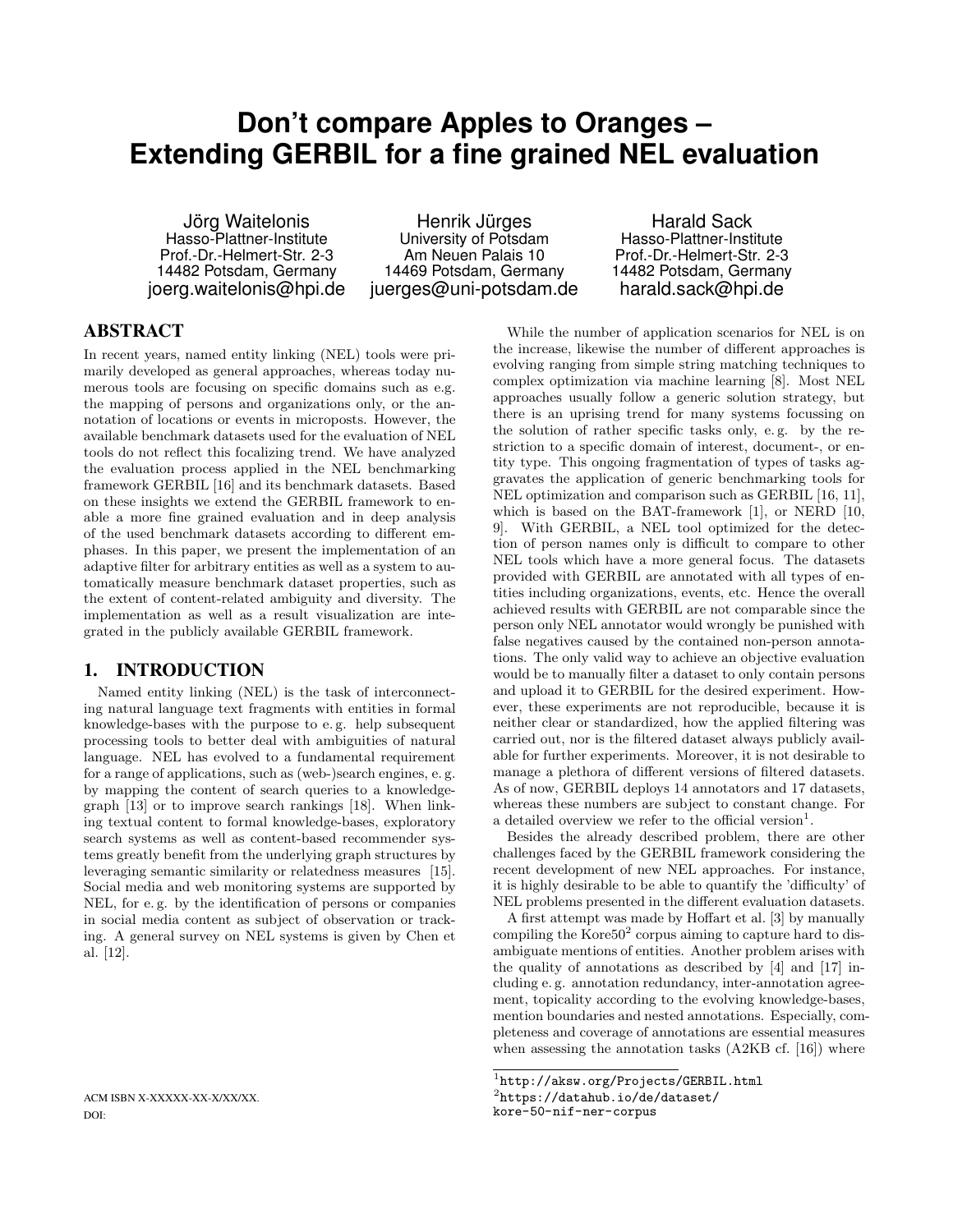also the entity mention detection contributes to the overall results.

Since no 'all-in-one' perfect data-set has emerged in the past, which covers all the aspects sufficiently well, it would be beneficial to measure and provide dataset characteristics on document level to subsequently allow a re-compilation of documents across different datasets according to predefined criteria. E.g. for the already mentioned person only annotator these measures would help to specifically select only those documents, which exhibit a significant amount of person annotations providing a specific level of 'difficulty'. Remixing evaluation datasets on document level leads to a better and more application specific focus of NEL tool evaluation while simultaneously ensuring reproducibility.

In this paper we introduce an extension of the GERBIL framework enabling a more fine grained evaluation and in deep analysis of the used benchmark datasets according to different emphases. To achieve this, we have implemented an adaptive filter for arbitrary entities as well as a system to automatically measure benchmark dataset properties. The implementation as well as a result visualization are integrated in the publicly available GERBIL framework, building a fundamental requirement to be able to remix and customize NEL evaluation data.

The paper is structured as follows: after this introductory section, measures to characterize NEL datasets are introduced in Sect. 2. Sect. 3 explains the GERBIL integration in detail, while Sect. 4 elaborates on the most interesting results we have achieved so far. Finally, Sect. 5 concludes the paper with a summary and an outlook on ongoing and future research.

# 2. MEASURING NEL DATASET CHARAC-**TERISTICS**

NEL datasets have been analyzed to great extent. We consider these analyses to identify their potential shortcomings to be able to introduce characteristics and measures to enable more differentiated analyses. Ling et al. [4] have introduced the basic characteristics of nine NEL datasets including the number of documents, number of mentions, entity types, number of NIL annotations. Steinmetz et al. [14] went further with a more detailed view on the distribution of entity types as well as mapping coverage, entity candidate count, maximum recall, and entity popularity. Erp et al. [17] investigated on the overlap between datasets and introduced confusability, prominence and dominance as indicators for ambiguity, popularity, and difficulty.

In this paper, besides others, the implementation of a subset of the proposed characteristics as an integration into the GERBIL benchmarking system is introduced. Compared to previous work, where a theoretical only as well as experimental only treatment of the problem is presented, this paper contributes a ready to use implementation by means of extending the GERBIL source code<sup>3</sup> and also providing an on-line service<sup>4</sup>. Besides the implementation of filtering the benchmark datasets according to the desired characteristics, the system instantly updates and visualizes the per annotator results as well as statistical summaries. The integration in GERBIL enables a standardized, consistent, extensible as

well as reproducible way of measuring dataset characteristics for NEL.

Without limiting the generality of the forgoing, the following explanations refer to the annotation (A2KB) as well as disambiguation tasks (D2KB) of the GERBIL framework. D2KB is the task of disambiguating a given entity mention against the knowledge base. With A2KB, first the entity mentions have to be localized in the given input text, before the disambiguation task is performed. Hence, for most implementations D2KB can be seen as a sub task of A2KB.

To enable a more differentiated NEL evaluation, the following characteristics are introduced with the purpose to perform analysis on dataset, document, as well as entity mention level.

## *2.1 Not Annotated Documents*

Some of the datasets contain documents without any annotations at all. Documents without annotations lead to an increase of false positives in the evaluations and thereby cause a loss of precision. For a dataset D, documents  $t \in D$ and the set of annotations  $a(t)$  within t, the relative number of documents without any annotation at all  $e: \mathcal{D} \to [0, 1]$  is determined as:

$$
e(D) = \frac{|\{t \in D : a(t) = \emptyset\}|}{|D|}
$$
 (1)

Empty documents are a problem for the annotation task (A2KB), but not for the disambiguation only task (D2KB), where empty document annotations are simply omitted in the processing.

#### *2.2 Missing Annotations (Density)*

Similar to not annotated documents, missing annotations in an otherwise annotated document lead to a problem with the A2KB task. Annotators might identify these missing annotations, which are not confirmed in the available ground truth and thus are counted as false positives. It is not possible to determine the specific number of missing annotations without conducting an objective manual assessment of the ground truth data, which requires major effort. However, we propose to estimate this number by measuring an annotation density value as the relation between the number of annotations in the ground truth and the overall document length  $len(D)$ , determined as the number of words, with  $d: \mathcal{D} \rightarrow [0,1]$ :

$$
d(D) = \frac{\sum_{t \in D} |a(t)|}{\sum_{t \in D} len(t)} \tag{2}
$$

This measure is specified as a micro measure, in example longer documents might have more influence then short documents. Moreover, if an annotation is spanning more than one word, it is only counted as one annotation.

### *2.3 Prominence (Popularity)*

The assumption of [17] is, that evaluation against a corpus with a tendency to focus strongly on prominent or popular entities may cause problems. Hence, NEL systems preferring popular entities might exhibit an increase in performance. To verify this, we have implemented two different measures on entity level. Similarly to [17], the prominence is estimated as PageRank [5] of entities, based on their underlying link graph. Additionally, we also take into account

 ${}^{3}$ https://github.com/santifa/gerbil/

 $4$ http://gerbil.s16a.org/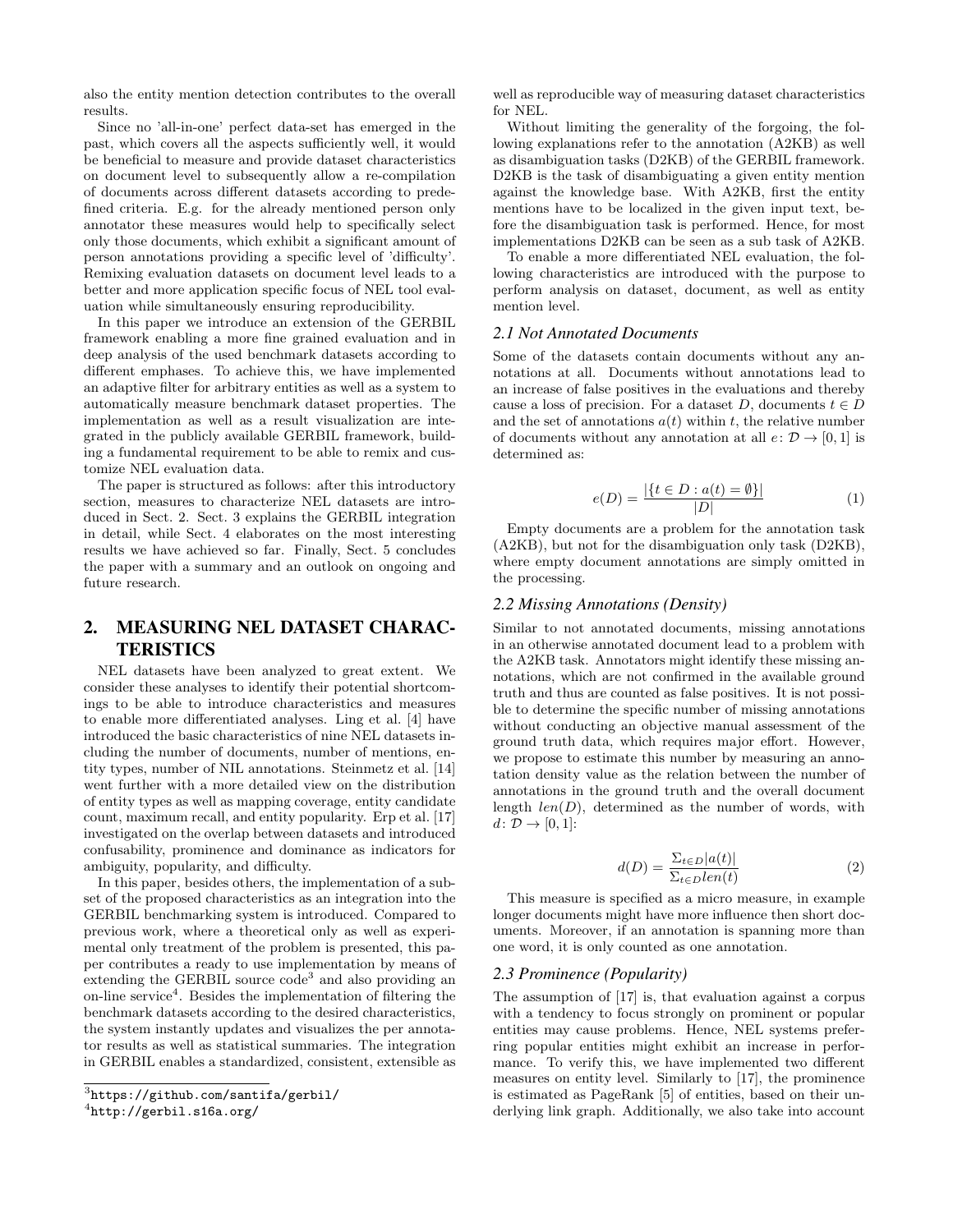

Figure 1: Example partitioning for the PageRank.

Hub and Authorities (HITS) values as an additional popularity related score. PageRank as well as HITS values were obtained from [7].

To evaluate annotators according to different levels of prominence of entities, the set of entities was partitioned as follows. A power-law distribution of the PageRank (respectively HITS) values over all entities is assumed, meaning that only a few entities exhibit a high PageRank and many entities a lower PageRank (long-tail), cf. Fig 1. Highly prominent entities are then defined as the upper 10% of the top PageRank values. The subsequent  $45\%$  (i.e.  $10\% - 55\%$ ) define medium prominence and the lower 45% (i.e. 55% – 100%) low prominence.

For a dataset, the relative amount of entities for every category is determined with  $pr: (\mathcal{D}, \mathcal{PR}) \to [0, 1]$  using the PageRank PR and the interval  $a, b \in \mathbb{R}$  where e refers to a single entity:

$$
pr(D, PR) = \frac{|\{e|\forall e \in D, a \le e \le b \land e \in PR\}|}{|e \in D|} \tag{3}
$$

The resulting set contains all entities of a dataset that satisfies the given interval limits. Similarly the prominence can be determined using the HITS values or any other ranking score.

#### *2.4 Likelihood of Confusion (Level of ambiguity)*

Since a surface form can have multiple meanings and entities can have multiple textual representatives the likelihood of confusion is a measure for the level of ambiguity for one surface form or entity. It was first proposed in [17] for surface forms. The authors point out that the true likelihood of confusion is always unknown due to a missing exhaustive collection of all named entities. However, we apply a dictionary containing a mapping between surface forms and entities and vice versa. This dictionary has been compiled from DBpedia entities' labels, redirect labels, disambiguation labels, and 'foaf:names' if available. For an entire dataset and a dictionary  $W$ , the average likelihood of confusion is determined for surface forms S with  $c_{s}f : (\mathcal{W}, \mathcal{S}) \to \mathbb{R}$  and entities E with  $c_e: (\mathcal{W}, \mathcal{S}) \to \mathbb{R}$ :

$$
c_{sf}(W,S) = \frac{\sum_{s \in S} |\{e|s \in W\}|}{|S|} \tag{4}
$$

$$
c_e(W, E) = \frac{\sum_{e \in E} |\{s|e \in W\}|}{|E|} \tag{5}
$$

Since the dictionary is a multi set, the term  $\{x|y \in W\}$ refers to the set containing all elements  $x$  that are referenced by a search variable y. The likelihood of confusion gives only

a rough overview of how difficult it might be to correctly disambiguate the entities and surface forms used in dataset.  $c_{s,f}(W, S)$  can also be seen as an indicator for homonyms, and  $c_e(W, E)$  as an indicator of synonyms.

## *2.5 Dominance (Level of diversity)*

Erp et al. introduced the dominance as a measure of how commonly a specific surface form is really meant for an entity with respect to other possible surface forms [17]. A low dominance in a dataset leads to a low variance for an automated disambiguation system and to possible over-fitting. Similar to the likelihood of confusion, the true dominance remains unknown and an approximation of the dominance is computed based on the same dictionary. In addition to the work in [17] we estimate dominance for both sides the entity as well as the surface form side. For an entire dataset and a dictionary, the average dominance is determined in both directions.

In the one direction the amount of surface forms used for one specific entity in the dataset  $e(D)$  is divided by the amount of possible surface forms referencing that entity in the dictionary  $e(W)$ . For example, for the entity dbp:Angelina\_Jolie, let there exist 4 different surface forms in the dataset, while the dictionary provides overall 10 surface forms, which results in a 40% dominance of the entity dbp: Angelina\_Jolie in the considered dataset. Again, the dominance of an entity determines how many different surface forms of this entity are used in the dataset (synonyms). It indicates the expressiveness of the used vocabulary. An extensive vocabulary exhibits more diversity and is more appropriate to avoid over-fitting.

In the other direction we divide the amount of all entities for one specific surface form used within the dataset  $s(D)$  by the possible number  $s(W)$  referenced in the dictionary. For example, for the given surface form 'Anna' the dictionary provides 10 different entities, while the dataset only uses 2 entities for different mentions with surface form 'Anna', which results in a 20% dominance of 'Anna' for the dataset under consideration. Again, the dominance of a surface form determines how many different entities are used with this surface form in the dataset (homonyms). It indicates the variance or flexibility of the used vocabulary and expresses the dependence on context.

The average dominance for an entire dataset is computed over all entities  $e \in D$  with  $dom_e: (\mathcal{W}, \mathcal{D}) \to \mathbb{R}$  and surface forms  $s \in D$  with  $dom_{sf} : (\mathcal{W}, \mathcal{D}) \to \mathbb{R}$ :

$$
dom_e(W, D) = \frac{\sum_{e \in D} \frac{e(D)}{e(W)}}{|e \in D|}
$$
(6)

$$
dom_{sf}(W,D) = \frac{\sum_{s \in E} \frac{s(D)}{s(W)}}{|s \in D|}
$$
\n(7)

Since the real dominance is unknown and the completeness of the used dictionaries cannot be guaranteed, computed values above 1.0 are possible. These results refer to an incomplete dictionary, i.e. there are more patterns used in the dataset than the applied dictionary does contains.

#### *2.6 Types*

Since different NEL approaches focus on different categories of entities, we have implemented a filter to considered the following DBpedia entity types separately: person, places,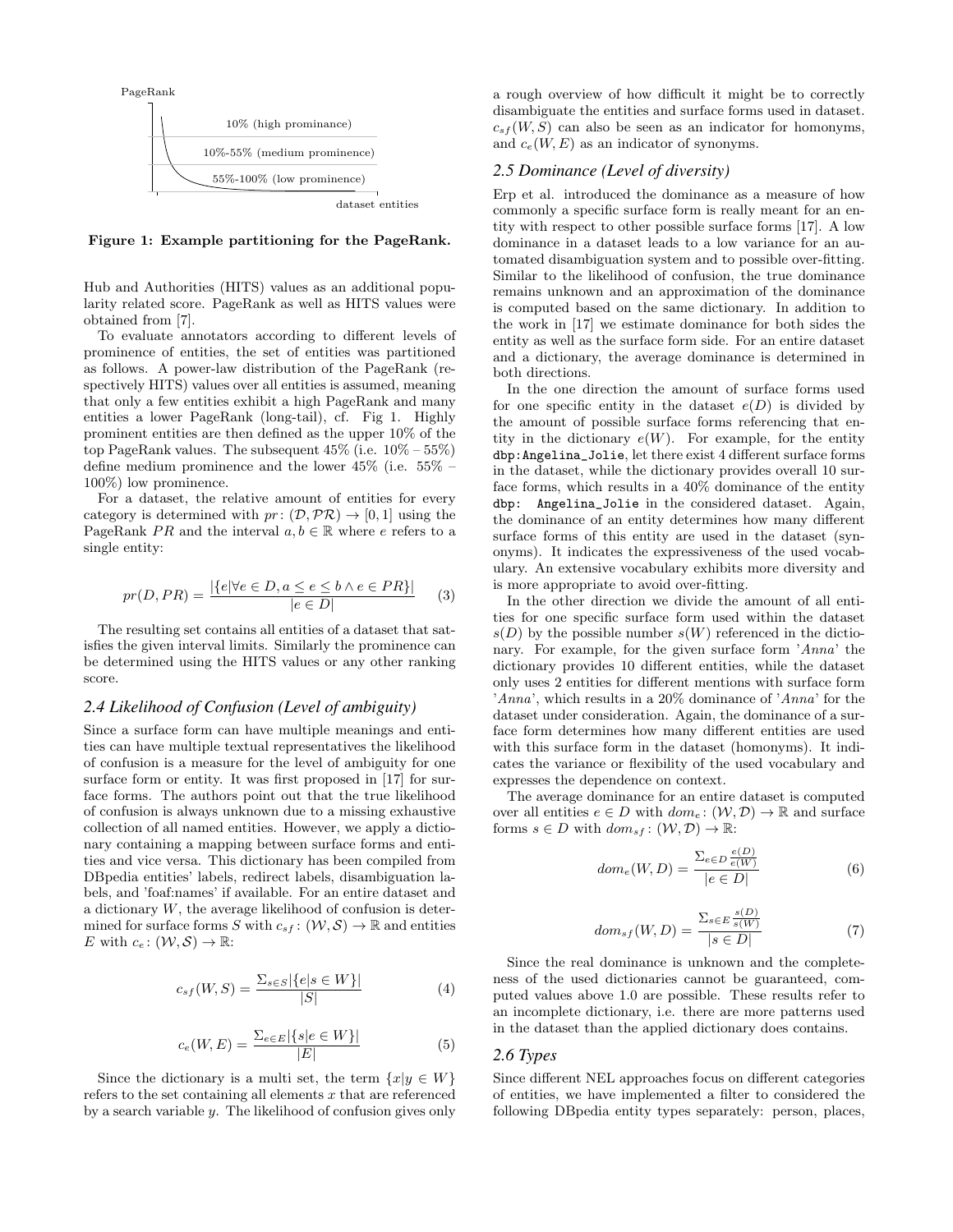

Figure 2: New dataset filter buttons for A2KB experiments.

organizations, and others. Besides the focus of NEL approaches Erp et al. also stated that types of entities may be differently difficult to disambiguate such as person names might be more ambiguous and country names more or less unique [17]. For a dataset, the relative amount of entities of a specific type T is determined with  $t: (\mathcal{D}, \mathcal{T}) \to [0, 1]$ :

$$
t(D,T) = \frac{|\{e|e \in D \land e \in T\}|}{|e \in D|}
$$
 (8)

Following these theoretical considerations, the extensions of GERBIL and how these characteristics are used will be described in the subsequent section.

#### 3. EXTENDING GERBIL

Two new components have been implemented to extend the GERBIL framework: one component to filter and isolate subsets of the datasets, and another component to calculate aggregated statistics about the data (sub-)sets according to the introduced measures. It is important to mention that these filters and calculations can also be applied to newly uploaded datasets. Thus, the system can also be used to get insights about arbitrary 'non-official' datasets.

The filter-cascade is generic and can be arbitrarily adjusted with customized SPARQL queries. E. g. to filter a dataset to only contain entities of type foaf:Person, the following filter configuration can be applied:

name=Filter Persons service=http://dbpedia.org/sparql query=select distinct ?v where {values ?v {##} . ?v rdf:type foaf:Person .} chunk=50

The name designates the filter in the GUI, service denotes an arbitrary SPARQL-endpoint, but also a local file encoded in RDF/Turtle can be specified to serve as the base RDF query dataset. The query is a SPARQL query that returns a list of entities to be kept in the filtered dataset. The ## placeholder will be replaced with the specific entities of the dataset. To avoid the size limits for SPARQL queries, the chunk parameter can be specified to split the query automatically in several parts for the execution. Any number of filters can be specified to be included in the analysis. With the flexibility of configuring SPARQL-queries, filters of any complexity or depth can be specified.



Figure 3: Percentage of documents without annotations in a dataset

To partition the datasets according to entity prominence (popularity) we have additionally implemented a filter to segment the datasets in three subsets containing the top 10%, 10% to 55%, and 55% to 100% of the entities. This segmentation is applied to PageRank as well as HITS values separately.

We have added new buttons to the A2KB, C2KB, and D2KB overview pages in GERBIL (cf. Fig. 2). The user can now choose between the classic view 'no-filter', the persons, places, organisations filter views, the PageRank/HITS top 10%, 10-55%, and 55-100% filter views, a comparison view as well as a statistical overview.

All implemented measures are visualized in GERBIL using HighCharts<sup>5</sup>. The existing charts are also replaced by the new chart API, because GERBIL was limited to only one chart type. The comparison view enables the user to view two filters at the same time as well as the average for all annotators on a specific filter. The overview shows several statistics for all datasets, such as e.g., total amount of types per filter, density, likelyhood of confusion in average and total. The extended source code can be found on  $\text{Github}^6$  and also an online version is available<sup>7</sup>.

The following section will introduce a selection of the most interesting results we have determined so far.

## 4. RESULTS

The datasets and annotators have been analyzed according to the characteristics introduced in Sect. 2. In this section, only the most significant results are presented. A complete listing of the achieved results is available online.

Fig. 3 shows the percentage of empty documents in a dataset. Overall, there are six datasets that contain empty documents while four of these show a significant  $(>30\%)$ amount of empty documents. For A2KB tasks, these datasets will lead to an increased false positive rate and thus will lower the potentially achievable precision of an annotator. Therefore, empty documents should be excluded from evaluation datasets for a proper evaluation.

Fig. 4 shows the annotation density of the datasets as relative number of annotations with respect to documents lengths in words. This serves as an estimation for potentially missing annotations, e. g. in the IITB dataset 27.8% of

<sup>5</sup> http://www.highcharts.com/

 $<sup>6</sup>$ https://github.com/santifa/gerbil/</sup>

 $7$ http://gerbil.s16a.org/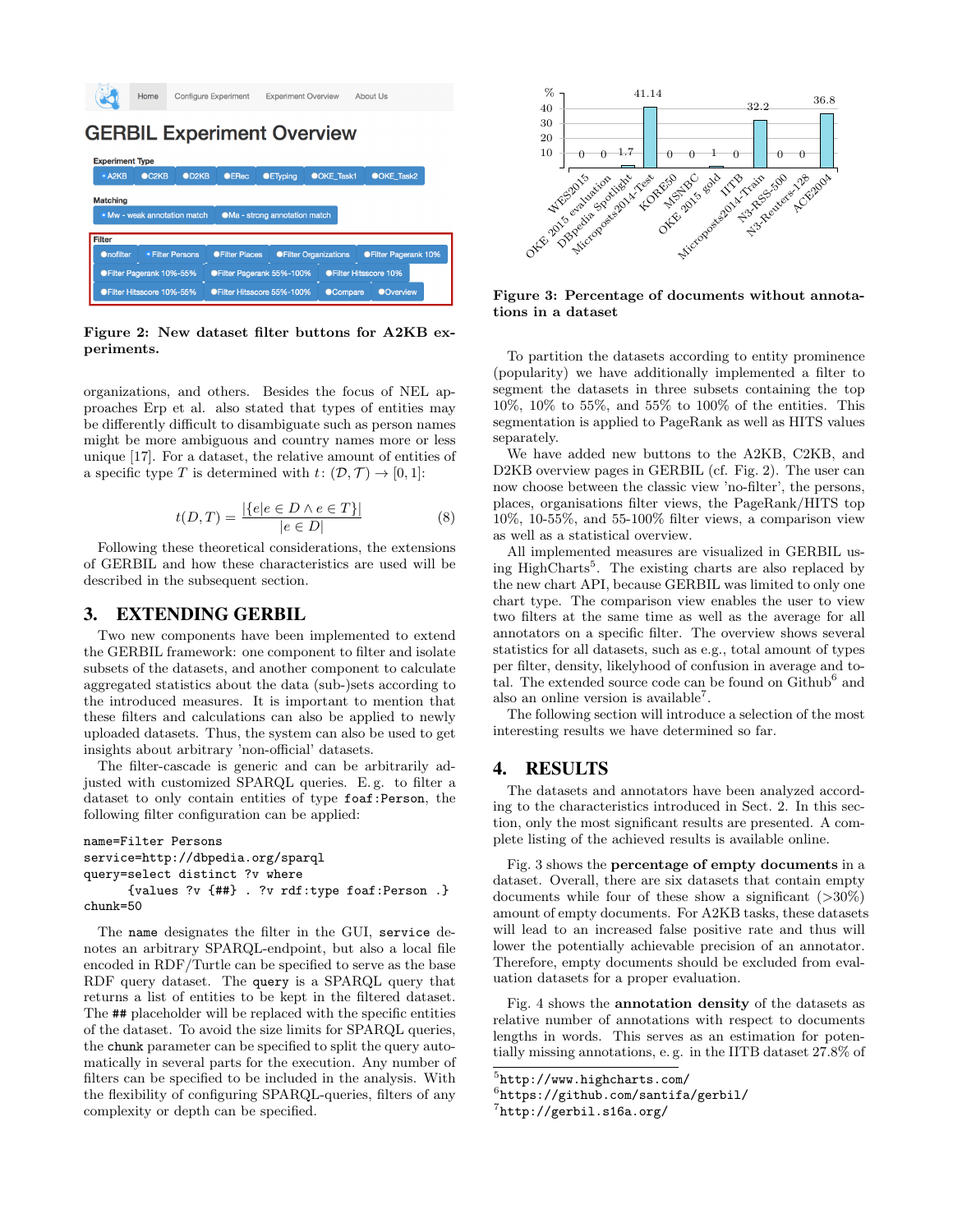

Figure 4: Annotation density as relative number of annotations respective document length in words

words are annotated. If a dataset is annotated very sparsely (low values), it is likely that the A2KB task will result in loss of precision, because the sparser the annotations the higher is the likelihood of potentially missing annotations. In order to find evidence for this correlation, we have determined the Pearson correlation between density and achieved precision with a result of 0.7, which supports our original assumption. Especially for NEL tools based on machine learning it is of importance, if a sparsely annotated dataset is appropriate for the training task. Of course, this strongly depends on the application. Nevertheless, it is arguable, if sparseness is problematic for A2KB, because all annotators are facing the same problem and results might be still comparable.

Table 1 shows the distribution of entity types and entity prominence per dataset. An olive label indicates the highest value and a red the lowest value in each category. Since not all entities can be linked with a type or affiliated with the ranking, the values for each partition do not necessarily sum up to 100%. For each dataset the percentage of entities in a category is denoted, e. g. of all the entities in the KORE50 dataset 47.1% are persons and 6.9% are places. As Steinmetz et al. have demonstrated there are many untyped entities in the DBpedia Spotlight and KORE50 datasets. Therefore, an extra row for unspecified entities has been added. The first partition (row 1–4) can be used as an indicator of how specialized a dataset is. Thus, e. g., for the evaluation an annotator with a focus on persons, the KORE50 dataset with 45.1% of person annotations might be more efficient than the IITB dataset with only 2.4% of person annotations. The second and third partition (PageRank and HITS) show the entities categorized according to their popularity. It can be observed that many datasets are slightly unbalanced towards popular entities. A well balanced dataset should exhibit a relation of 10%, 45%, 45% among the three subset categories.

Table 2 shows the achieved micro- $f_1$  results of the annotators for the D2KB task, partitioned in the same way as table 1. The top row indicates the original GERBIL results (No Filter). Top results are indicated in olive and the lowest results in red. Each row indicates an entity restriction either by entity type or by entity popularity measure (PageRank and HITS) being applied before evaluation. For persons, organizations and places the results achieved by the annotators are rather similar, except for FOX, Entityclassifier.eu, and Dexter, which achieved significantly lower scores. DBpedia Spotlight performs best for places and KEA for persons as well as for organizations. Developers might use these results to optimize their systems accordingly. For example, the KEA system could be improved by investigating on why places are not sufficiently well recognized and linked.

The second and third partition shows the results achieved for entities of different popularity according to PageRank and HITS. The subsets for high, medium and low popularity show that all annotators achieve rather similar results for each subset. This observation is further supported by the average PageRank and HITS values denoted in the last column. There is no significant difference in the achieved results for popular entities vs. less popular entities. More detailed results for each possible filter and dataset as well as the results for the A2KB tasks can be obtained online.

Fig. 5 shows the average likelihood of confusion to correctly disambiguate an entity or a surface form for several datasets. The blue bar (left) indicates the average number of surface forms that can be assigned to an entity, i. e. it refers to surface forms per entity, respectively synonyms. The red bar (right) shows the average number of entities that can be assigned to a surface form, i. e. it refers to entities per surface form, respectively homonyms. The figure shows clearly that KORE50 uses surface forms with a high number of potentially possible entities, i. e. it contains many homonyms. Since this dataset is focused on persons it is not surprising that surface forms representing first names, such as e. g. 'Chris' or 'Steve', can be associated with a huge number of corresponding entity candidates. KORE50 was made with the aim to capture hard to disambiguate mentions of entities, which is also reflected by these numbers. ACE2004 exposes the highest average number of surface forms for possible entities (35), i. e. it contains many synonyms.

To measure a correlation between likelihoods of confusion for entities and surface forms with precision and recall, the following Pearson correlation values have been determined: entity-recall  $= 0.156$ , entity-precision  $= -0.858$ , surface-recall  $= 0.126$ , and surface-precision  $= -0.351$ . Carefully speaking, these results indicate negative correlations for precision, which was expected. Thus, the more potential candidates entities exist for each surface form in a dataset (homonyms), the lower is the achieved precision. Likewise, the more different potential surface forms exist for the entities in a dataset (synonyms), the lower is precision.

With regard to recall, only a very slight positive correlation can be observed, which does not allow to draw a clear conclusion. Furthermore, the stated values do not include the KORE50 dataset, which was excluded as outlier since it exposes a very large number of homonyms within a rather small dataset only.

Fig. 6 shows the average dominance of entities and surface forms in percent. The blue bars show the *average* dominance of entities. The dominance of an entity expresses the relation between an entity's surface forms used in the dataset with respect to all its existing surface forms in the dictionary.

Referring to Fig. 6, the ACE2004 dataset uses only 8% of the surface forms existing in the dictionary. It indicates also how well the dataset's surface forms are covered by the dictionary's surface forms.

On the other hand, the red bars show the average dominance of surface forms. The dominance of a surface form expresses the relation between of how many entities are using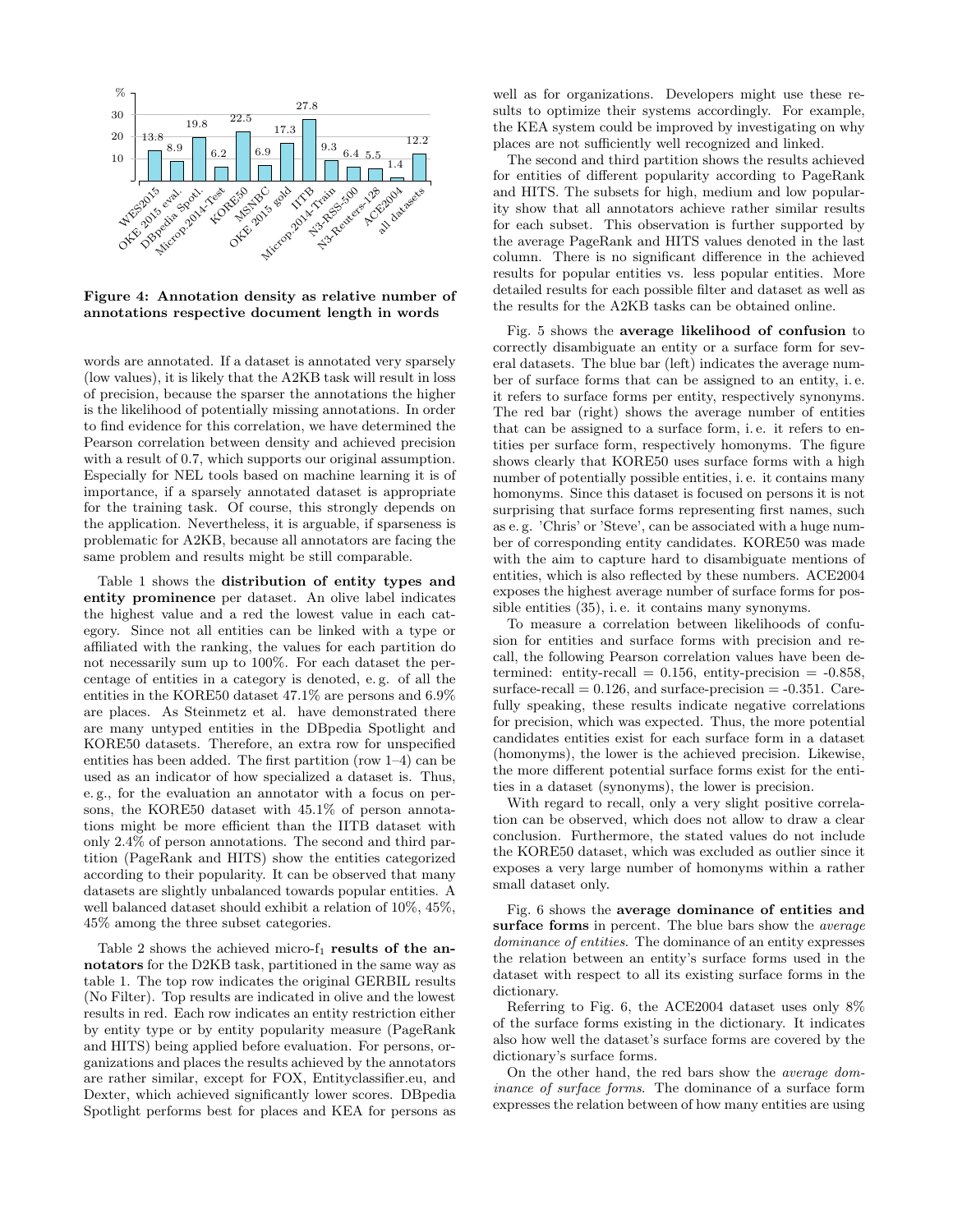|                              | 2015<br><b>WES</b> | eval<br>2015<br><b>OKE</b> | Spotl.<br>DBpedia | Test<br>2014<br>Microp. | KORE50 | NSNBC | gold<br>2015<br><b>OKE</b> | <b>IITB</b>      | Train<br>2014<br>Microp. | N3-RSS-500       | N <sub>3</sub> -Reuters-128 | ACE2004 | datasets<br>$\overline{a}$ |
|------------------------------|--------------------|----------------------------|-------------------|-------------------------|--------|-------|----------------------------|------------------|--------------------------|------------------|-----------------------------|---------|----------------------------|
| Persons                      | 18.4               | 30.3                       | $\overline{3.0}$  | 16.6                    | 45.1   | 27.2  | $\overline{29.3}$          | 2.4              | 16.2                     | 15.9             | 6.5                         | 6.5     | 18.1                       |
| Org.                         | 3.4                | 11.1                       | 3.0               | 9.0                     | 16.0   | 9.0   | 18.3                       | 2.0              | 13.8                     | 10.5             | 20.7                        | 20.3    | 11.4                       |
| Places                       | 9.4                | 14.0                       | 8.2               | 8.9                     | 6.9    | 17.5  | 14.5                       | $\overline{3.5}$ | 14.2                     | $\overline{7.2}$ | 17.2                        | 35.0    | 13.0                       |
| unspecified                  | 68.8               | 44.6                       | 85.1              | 65.5                    | 32     | 46.3  | 37.9                       | 92.1             | 55.8                     | 66.4             | 55.6                        | 38.2    | 57.4                       |
| PageRank<br>10%              | 27.9               | 24.4                       | 30.0              | 21.3                    | 28.5   | 28.5  | 24.9                       | 14.8             | 26.0                     | 14.3             | 18.8                        | 22.2    | 23.5                       |
| PageRank<br>10\%-55\%        | 48.9               | 39.5                       | 47.6              | 49.8                    | 48.6   | 32.2  | 0.3                        | 29.8             | 45.8                     | 23.0             | 31.4                        | 37.6    | 36.2                       |
| PageRank<br>55%-100%         | 22.5               | 16.6                       | 19.7              | 28.0                    | 19.4   | 24.8  | 7.7                        | 15.0             | 25.6                     | 11.1             | 19.0                        | 15.1    | 18.7                       |
| <b>HITS</b><br>10%           | 28.4               | 21.1                       | 32.4              | 31.4                    | 27.8   | 29.8  | 26.9                       | 12.3             | 32.9                     | 18.3             | 19.0                        | 28.4    | 25.7                       |
| <b>HITS</b><br>$10\% - 55\%$ | 12.9               | 12.4                       | 18.2              | 14.4                    | 20.8   | 22.8  | 0.3                        | 12.2             | 13.6                     | 7.3              | 9.1                         | 11.4    | 13.0                       |
| <b>HITS</b><br>55%-100%      | 58.0               | 47.0                       | 48.2              | 51.8                    | 47.2   | 32.1  | 50.2                       | 35.2             | 50.6                     | 23.2             | 40.6                        | 15.3    | 41.6                       |

Table 1: Percentage of entities by entity type and entity popularity per dataset

| Babelfy | DBpedia Spotl.               | Dexter                       | Entityclassifyer.eu  | FOX                          | KEA                  | $\mathfrak{a}$<br>TagMe | WAT                  | AGDISTIS             | average              |
|---------|------------------------------|------------------------------|----------------------|------------------------------|----------------------|-------------------------|----------------------|----------------------|----------------------|
|         |                              | 0.39                         |                      | 0.32                         | 0.63                 | 0.59                    | 0.58                 | 0.52                 | 0.49                 |
| 0.81    | 0.69                         | 0.53                         | 0.57                 | 0.44                         | 0.84                 | 0.77                    | 0.80                 | 0.74                 | 0.69                 |
| 0.71    | 0.83                         | 0.65                         | 0.75                 | 0.55                         | 0.88                 | 0.79                    | 0.80                 | 0.77                 | 0.75                 |
| 0.77    | 0.82                         | 0.57                         | 0.55                 | 0.54                         | 0.78                 | 0.81                    | 0.80                 | 0.75                 | 0.71                 |
|         |                              |                              |                      |                              |                      |                         |                      |                      |                      |
| 0.68    | 0.76                         | 0.50                         | 0.48                 | 0.39                         | 0.79                 | 0.74                    | 0.75                 | 0.63                 | 0.64                 |
|         |                              |                              |                      |                              |                      |                         |                      |                      |                      |
|         |                              |                              |                      |                              |                      |                         |                      |                      | 0.64                 |
|         |                              |                              |                      |                              |                      |                         |                      |                      |                      |
|         |                              |                              |                      |                              |                      |                         |                      |                      | 0.63                 |
|         |                              |                              |                      |                              |                      |                         |                      |                      |                      |
| 0.67    | 0.78                         | 0.48                         | 0.48                 | 0.40                         | 0.82                 | 0.74                    | 0.74                 | 0.62                 | 0.64                 |
|         |                              |                              |                      |                              |                      |                         |                      |                      |                      |
| 0.69    | 0.74                         | 0.51                         | 0.52                 | 0.40                         | 0.79                 | 0.75                    | 0.75                 | 0.64                 | 0.64                 |
|         |                              |                              |                      |                              |                      |                         |                      |                      |                      |
|         |                              |                              |                      |                              |                      |                         |                      |                      | 0.62                 |
|         | 0.53<br>0.69<br>0.72<br>0.68 | 0.56<br>0.75<br>0.70<br>0.69 | 0.50<br>0.48<br>0.48 | 0.33<br>0.50<br>0.46<br>0.47 | 0.40<br>0.36<br>0.36 | 0.80<br>0.81<br>0.79    | 0.75<br>0.74<br>0.74 | 0.74<br>0.75<br>0.73 | 0.62<br>0.63<br>0.61 |

Table 2: Micro-f<sub>1</sub> results of D2KB annotators by entity type and entity popularity per dataset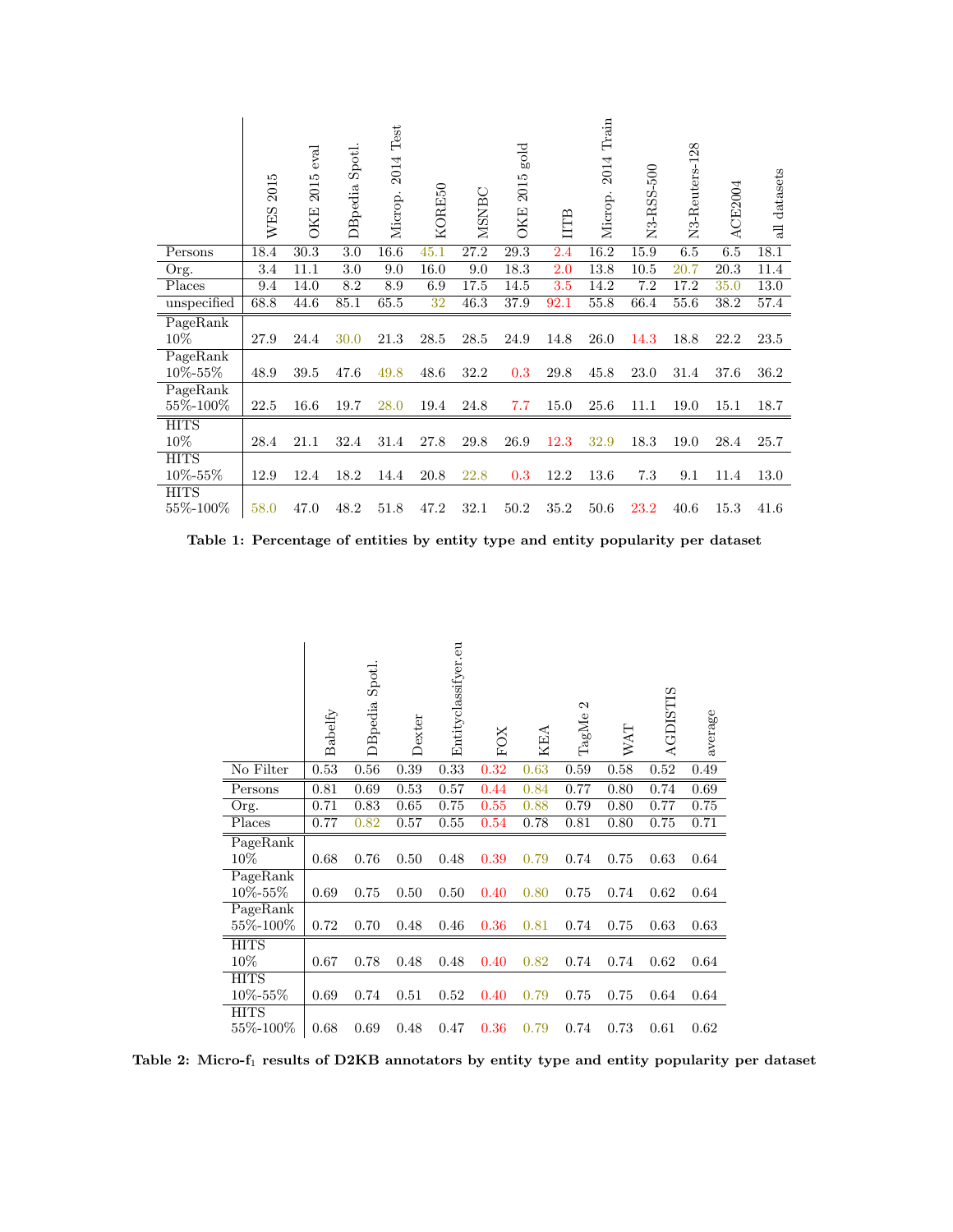

Figure 5: Average number of surface forms per entity (blue, left) and average number of entities per surface form (red, right) indicating the likelihood of confusion for each dataset

this surface form in the considered dataset with the overall number of entities in the dictionary using this surface form.

Referring to Fig. 6, the KORE50 dataset in which many persons are annotated uses only 9% of the possible entities for the contained surface forms. In average, entities are represented in the WES2015 dataset with 21% of their surface forms.

To verify a correlation between dominance for entities and surface forms with precision and recall, the following Pearson correlation values have been determined: entityprecision  $= 0.056$ , entity-recall  $= 0.063$ , surface-precision  $=$  $-0.095$ , surface-recall = 0.674. Only the surface-recall relation shows a potential positive correlation. That means, to enable an improved recall, the surface form dominance of the datasets should be increased. Again, because of the diversity of the datasets and only scarcely available data points, these numbers are rather vague and only enable a tentative insight.

Since the datasets with a high likelihood of confusion have a low dominance, it is arguable that these two measures are somehow contrary. E.g. the KORE50 dataset has a high likelihood of confusion for surface forms with 446 entities for one surface form on the average. This means for a high dominance each surface form is represented by more than 400 entities within the dataset. Such a high dominance means also that a high coverage of surface forms (dominance of entities) or entities (dominance of surface forms) is given. E. g. in the WES2015 dataset, which is focused on blog posts on rather specific topics, many rare entities with many different notations are used resulting in a likelihood of confusion of 15 surface forms for an entity on the average. The average dominance of entities is quite high with 21%, since the likelihood of confusion is low and topic specific blog posts are ideal to vary the surface forms for an entity. This is commonly known from articles or essays, where the author usually tries to minimize surface form repetitions by varying the surface form for that entity to make the article more interesting to read. It might be concluded that a high dominance covers the natural language more precisely and therefore could be considered a means to prevent overfitting.

## 5. CONCLUSION

In this paper an extension of the GERBIL framework has been introduced to enable a more fine grained evaluation of NEL annotators. It was shown that not all of the available datasets are equally suitable for the A2KB task. According to our evaluation, the best suited datasets for A2KB are WES2015, OKE 2015 evaluation, DBpedia Spotlight, KORE50 and IITB. We have also shown that the general assumption that for annotators popular entity annotations are easier to distinguish does not hold for the considered datasets and annotators. The average scores achieved by each annotator for different levels of entity popularity are almost identical.

According to our predefined entity categories, KORE50 contains the most persons, N3-Reuters-500 the most organizations, and ACE2004 the most places. The IITB dataset on the otherhand contains almost no persons, organizations, or places. According to the PageRank algorithm the DBpedia Spotlight dataset contains the most prominent entities while the Micropost 2014 Test dataset contains the most entities with medium and low prominence. N3-RSS contains the fewest popular and OKE 2015 gold standard the fewest medium and low prominence entities. The HITS value showed a more diverse picture with Micropost 2014 Train containing the most popular entities, MSNBC with the most medium prominence entities, and WES2015 with the most low prominence entities. On the other hand, IITB contains the fewest high prominence entities and OKE 2015 gold standard follows with the fewest medium prominence entities. N3-RSS-500 contains the fewest low prominence entities. As a result, users might chose the best suited annotator for specific texts according to the properties of the considered texts.

We have documented that some of the presented measures directly correlate to precision and recall. Since there are only a few data points available and the datasets exhibit a strong variation, the correlation numbers should be considered with caution. The results of this work as well as the provided source code and the public online server enable to improve further benchmarks, to optimize annotators for a unprecedented level of detail, and the results enable to find the right tool or method for the desired annotation task.

Ongoing research is focussed on the implementation of a document level remixing of datasets according to different characteristics. This will enable a more focused evaluation with regard to specific applications and needs. Moreover, it would also be possible to compile a well or perfectly balanced dataset for general purpose annotators. It may also be possible to define an overall difficulty measure for given datasets